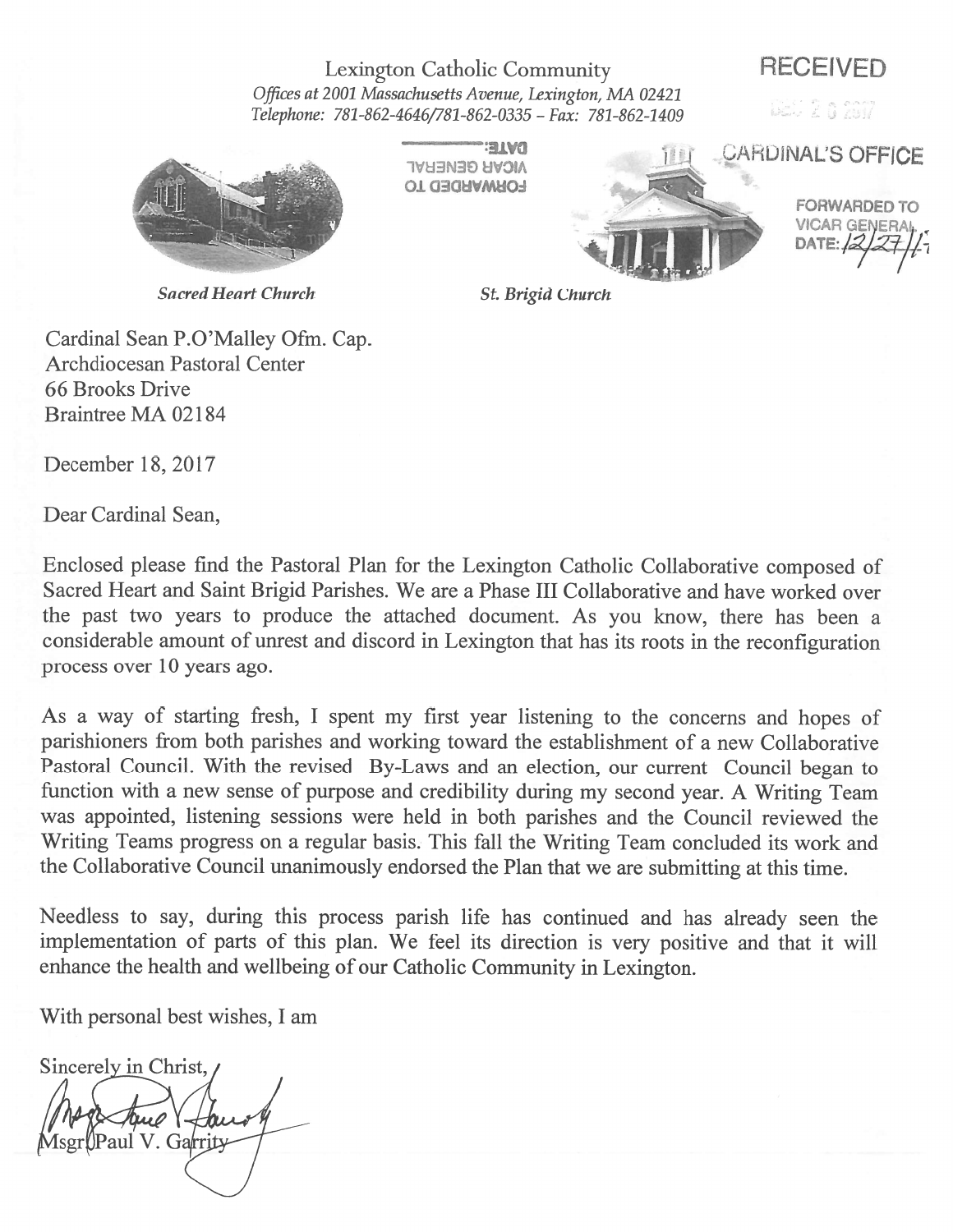# Lexington Catholic Community Collaborative of Sacred Heart and St. Brigid Parishes

Local Pastoral Plan December 2017

#### $\mathbf{L}$ Our Collaborative Purpose

The Lexington Catholic Community exists to be <sup>a</sup> welcoming spiritual home where faith is nourished by Word and Sacrament so that we can reach out in loving service to others and share the Gospel.

## II. Our Collaborative Values

Compassion and Generosity: In solidarity with the poor, marginalized and maligned of our society, we believe our <sup>g</sup>ifts are invitations to share our blessings with others.

Humility and Openness: We are committed to listening to one another, working together for the common good, and striving for <sup>a</sup> true spirit of empathy within our community with hospitality for all.

Spiritual Maturity and Prayerfulness: We strive to grow in our awareness of God's presence in our lives and to live as His faithful disciples committed to the welfare of all, with an everdeepening love for humankind and all creation.

# III. Our Collaborative Vision

The Lexington Catholic Collaborative seeks to be <sup>a</sup> welcoming and inclusive community, rooted in the Eucharist, committed to lay leadership and aspiring to grow our membership by sharing our faith in word and action. Faithful of all ages and walks of life deepen their faith through prayer and service to others. The Collaborative is <sup>a</sup> joyful witness to the love of God evident in the friendship among its parishioners, in community celebrations and in its welcome to all.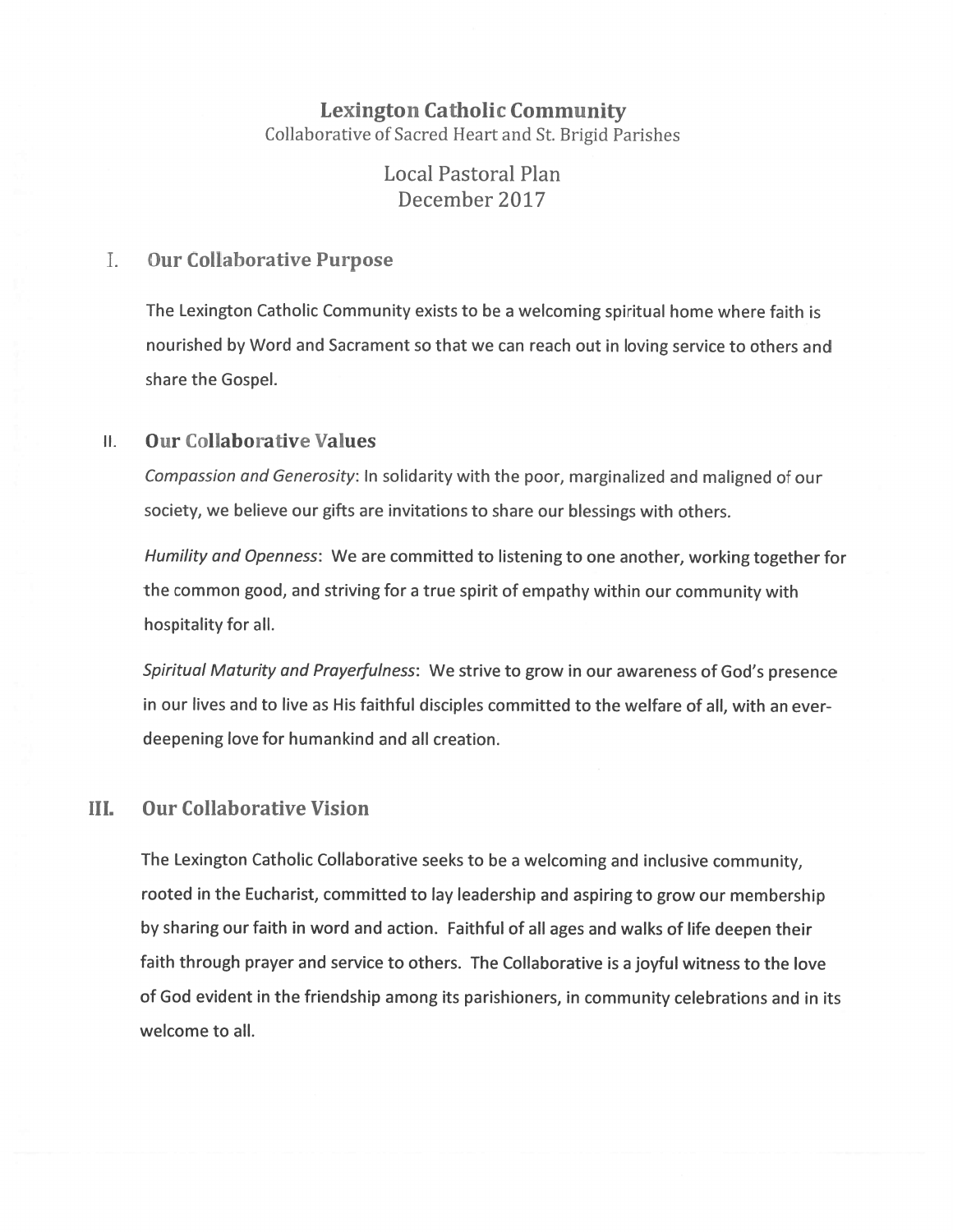# Iv. Our Collaborative Priorities

## Priority 1: Creating <sup>a</sup> Culture of Hospitality, Welcome and Collaboration

Over the next three to five years our parishes want to attract more people to join us for worship, faith formation and service to others. We also want our parishioners to know each other better and feel at home in both churches.

#### Goal 1:

Create <sup>a</sup> "welcome wagon" type ministry to contact and visit new members of the parishes by June 30, 2018.

#### Goal 2:

Plan and execute at least two collaborative-wide social events per year with one taking <sup>p</sup>lace in each parish, beginning in fiscal year 2017-2018.

#### Goal 3:

By June 30, 2019 expand the total number of friendly greeters at our weekend liturgies by 20%.

#### Goal 4:

Improve collaborative-wide communications by ensuring that all committees use the approved protocol for publicizing their meetings and reporting on their work.

## Goal 5:

Improve communications with the wider community via internet, newspaper ads and social media.

# Priority 2: fostering the Growth of Intentional Disciples

We seek to actively invite all our members to become intentional disciples of Christ who continue to grow in their faith and love of God by encouraging their involvement in liturgical ministries and ongoing faith formation.

## Goal 1:

By June 30, 2019, increase the number of teenagers regularly involved in <sup>a</sup> liturgical ministry by 25%.

## Goal 2:

The Lexington Catholic Collaborative will offer at least <sup>12</sup> varied opportunities per year for adult faith formation beginning in fiscal year 2017-2018.